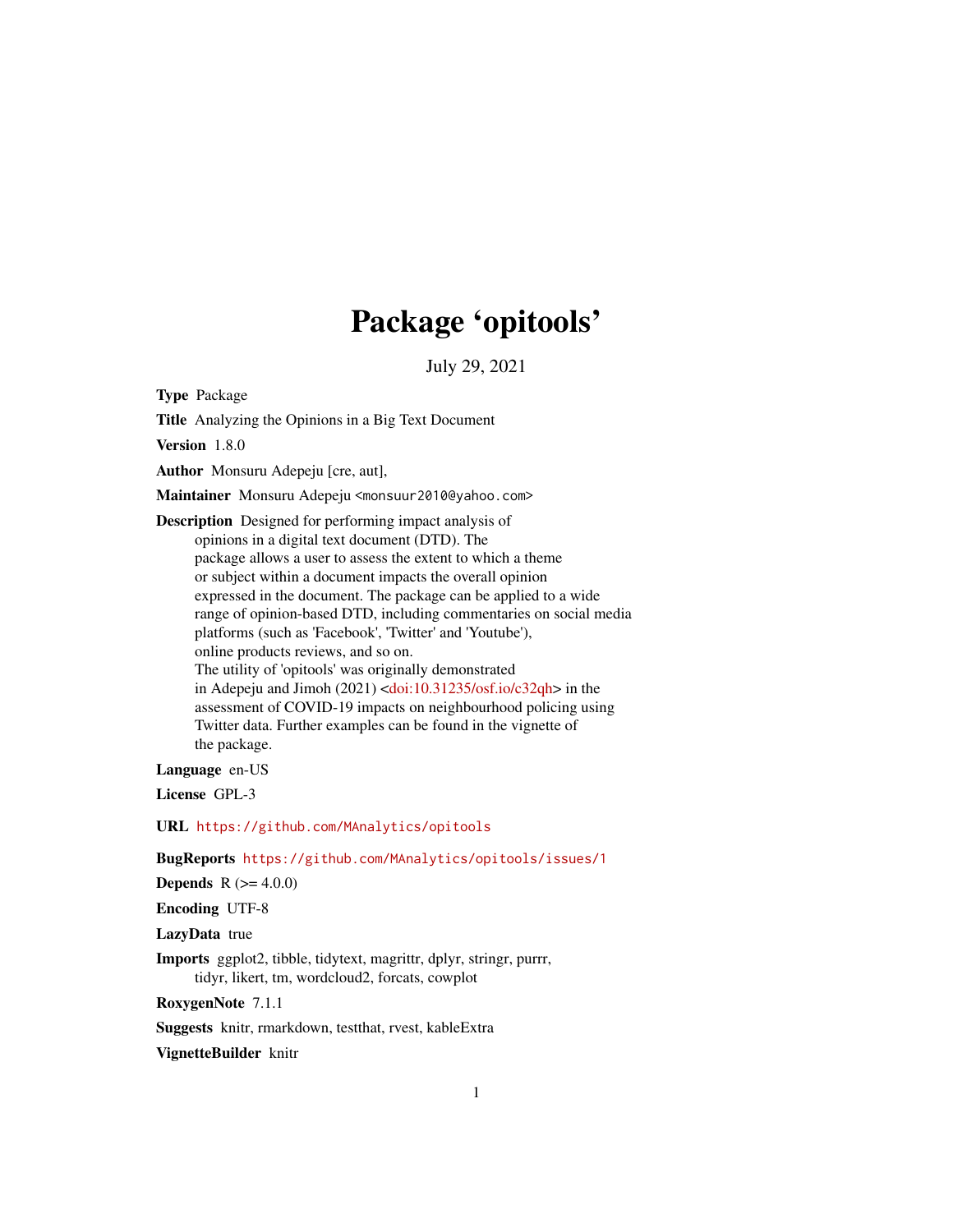<span id="page-1-0"></span>NeedsCompilation no Repository CRAN Date/Publication 2021-07-29 15:30:02 UTC

## R topics documented:

| Index | 14 |
|-------|----|
|       |    |
|       |    |
|       |    |
|       |    |
|       |    |
|       |    |
|       |    |
|       |    |
|       |    |
|       |    |
|       |    |
|       |    |
|       |    |

covid\_theme *keywords relating to COVID-19 pandemics*

#### Description

A list of keywords relating to the COVID-19 pandemic

#### Usage

covid\_theme

## Format

A dataframe containing one variable:

• keys: list of keywords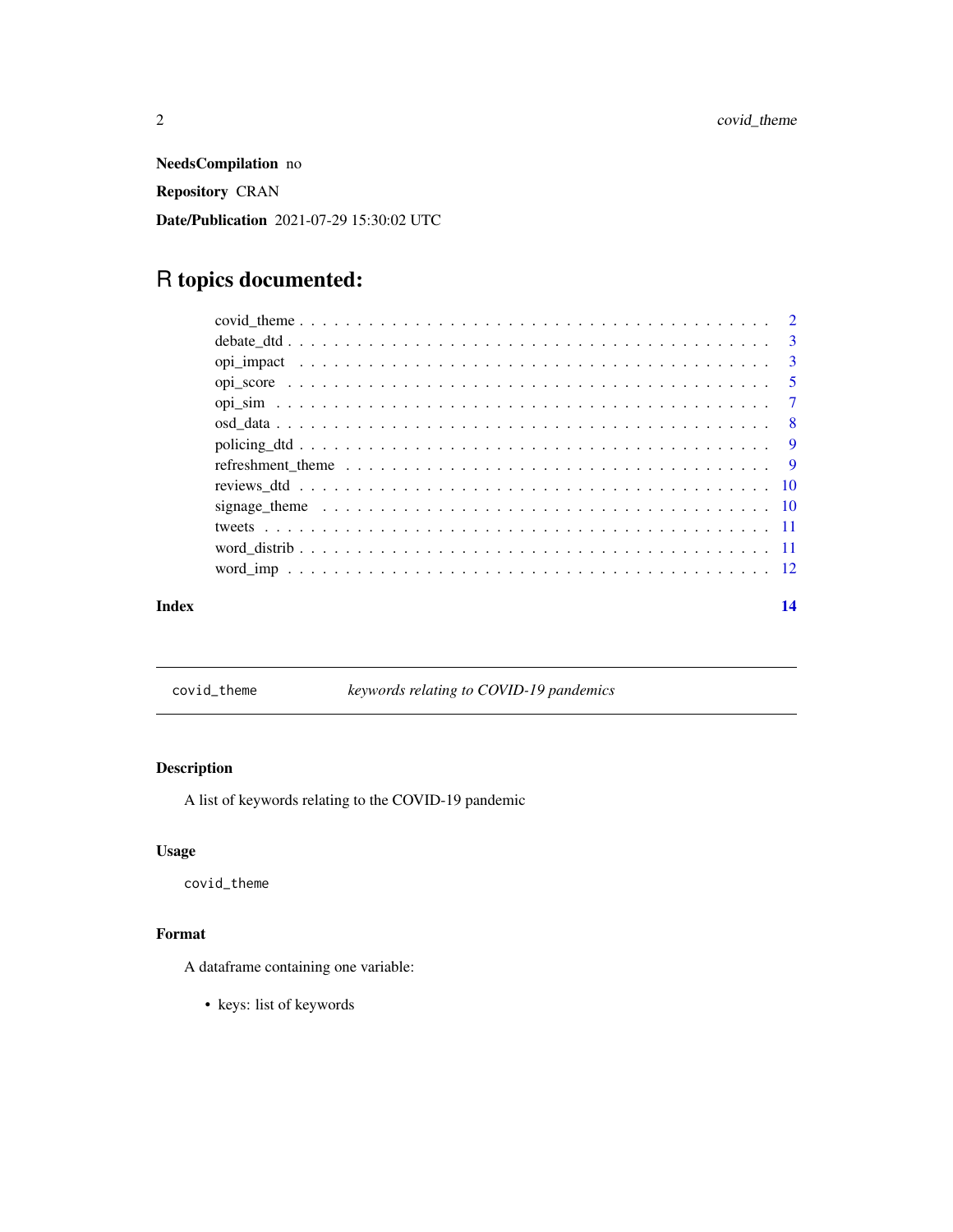<span id="page-2-0"></span>

#### Description

A DTD containing individual comments on a video showing the first debate between two US presidential nominees (Donald Trump and Hillary Clinton) in Sept. 2016. (Credit: NBC News).

#### Usage

debate\_dtd

#### Format

A dataframe containing one variable

• text: individual text records

#### Details

The DTD only include the comments within the first 24hrs in which the video was posted. All individual comments in which the names of both candidates are mentioned are filtered out.

opi\_impact *Statistical assessment of impacts of a specified theme from a DTD.*

#### Description

This function assesses the impacts of a theme (or subject) on the overall opinion computed for a DTD Different themes in a DTD can be identified by the keywords used in the DTD. These keywords (or words) can be extracted by any analytical means available to the users, e.g. word\_imp function. The keywords must be collated and supplied this function through the theme\_keys argument (see below).

#### Usage

```
opi_impact(textdoc, theme_keys=NULL, metric = 1,
fun = NULL, nsim = 99, alternative="two.sided",
quiet=TRUE)
```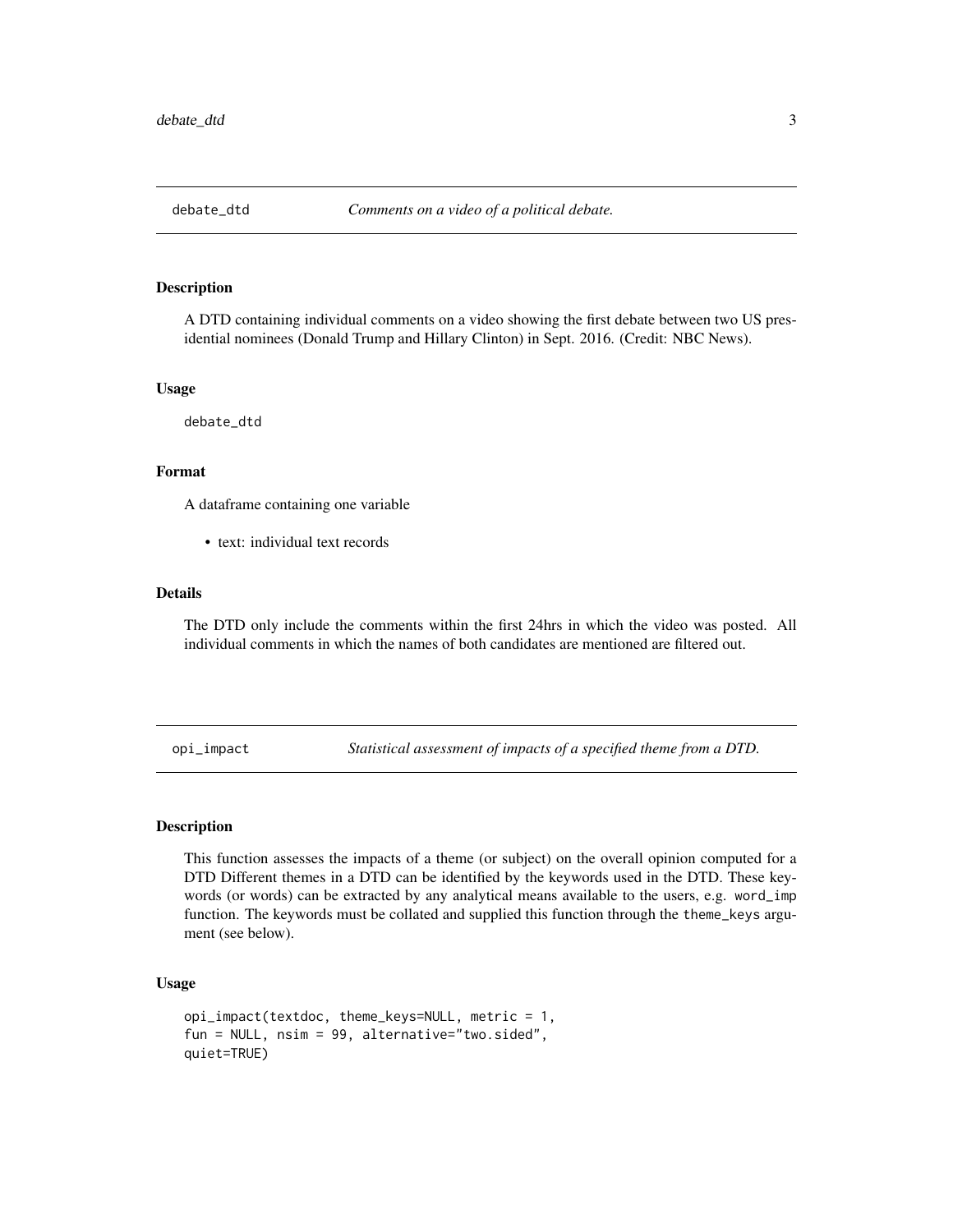#### Arguments

| textdoc     | An n x 1 list (dataframe) of individual text records, where n is the total number<br>of individual records.                                                                                                                                                                                                                                                                                                                                                                                                                                                                                                                                                                                                                                                                                                                                                                                          |
|-------------|------------------------------------------------------------------------------------------------------------------------------------------------------------------------------------------------------------------------------------------------------------------------------------------------------------------------------------------------------------------------------------------------------------------------------------------------------------------------------------------------------------------------------------------------------------------------------------------------------------------------------------------------------------------------------------------------------------------------------------------------------------------------------------------------------------------------------------------------------------------------------------------------------|
| theme_keys  | (a list) A one-column dataframe (of any number of length) containing a list of<br>keywords relating to the theme or secondary subject to be investigated. The<br>keywords can also be defined as a vector of characters.                                                                                                                                                                                                                                                                                                                                                                                                                                                                                                                                                                                                                                                                             |
| metric      | (an integer) Specify the metric to utilize for the calculation of opinion score.<br>Default: 1. See detailed documentation in the opi_score function.                                                                                                                                                                                                                                                                                                                                                                                                                                                                                                                                                                                                                                                                                                                                                |
| fun         | A user-defined function given that parameter metric (above) is set equal to 5.<br>See detailed documentation in the opi_score function.                                                                                                                                                                                                                                                                                                                                                                                                                                                                                                                                                                                                                                                                                                                                                              |
| nsim        | (an integer) Number of replicas (ESD) to generate. See detailed documentation<br>in the opi_sim function. Default: 99.                                                                                                                                                                                                                                                                                                                                                                                                                                                                                                                                                                                                                                                                                                                                                                               |
| alternative | (a character) Default: "two.sided", indicating a two-tailed test. A user can<br>override this default value by specifying "less" or "greater" to run the anal-<br>ysis as one-tailed test when the observed score is located at the lower or upper<br>regions of the expectation distribution, respectively. Note: for metric=1, the<br>alternative parameter should be set equal to "two. sided" because the opin-<br>ion score is bounded by both positive and negative values. For an opinion score<br>bounded by positive values, such as when $metric = 2, 3$ or 4, the alternative<br>parameter should be set as "greater", and set as "less" otherwise. If metric pa-<br>rameter is set equal to 5, with a user-defined opinion score function (i.e. fun not<br>NULL), the user is required to determine the limits of the opinion scores, and<br>set the alternative argument appropriately. |
| quiet       | (TRUE or FALSE) To suppress processing messages. Default: TRUE.                                                                                                                                                                                                                                                                                                                                                                                                                                                                                                                                                                                                                                                                                                                                                                                                                                      |

#### Details

This function calculates the statistical significance value (p-value) of an opinion score by comparing the observed score (from the opi\_score function) with the expected scores (distribution) (from the opi\_sim function). The formula is given as  $p = (S.\text{beat+1})/(S.\text{total+1})$ , where  $S\text{-total}$  is the total number of replicas (nsim) specified, S.beat is number of replicas in which their expected scores are than the observed score (See further details in Adepeju and Jimoh, 2021).

#### Value

Details of statistical significance of impacts of a secondary subject B on the opinion concerning the primary subject A.

#### References

(1) Adepeju, M. and Jimoh, F. (2021). An Analytical Framework for Measuring Inequality in the Public Opinions on Policing – Assessing the impacts of COVID-19 Pandemic using Twitter Data. https://doi.org/10.31235/osf.io/c32qh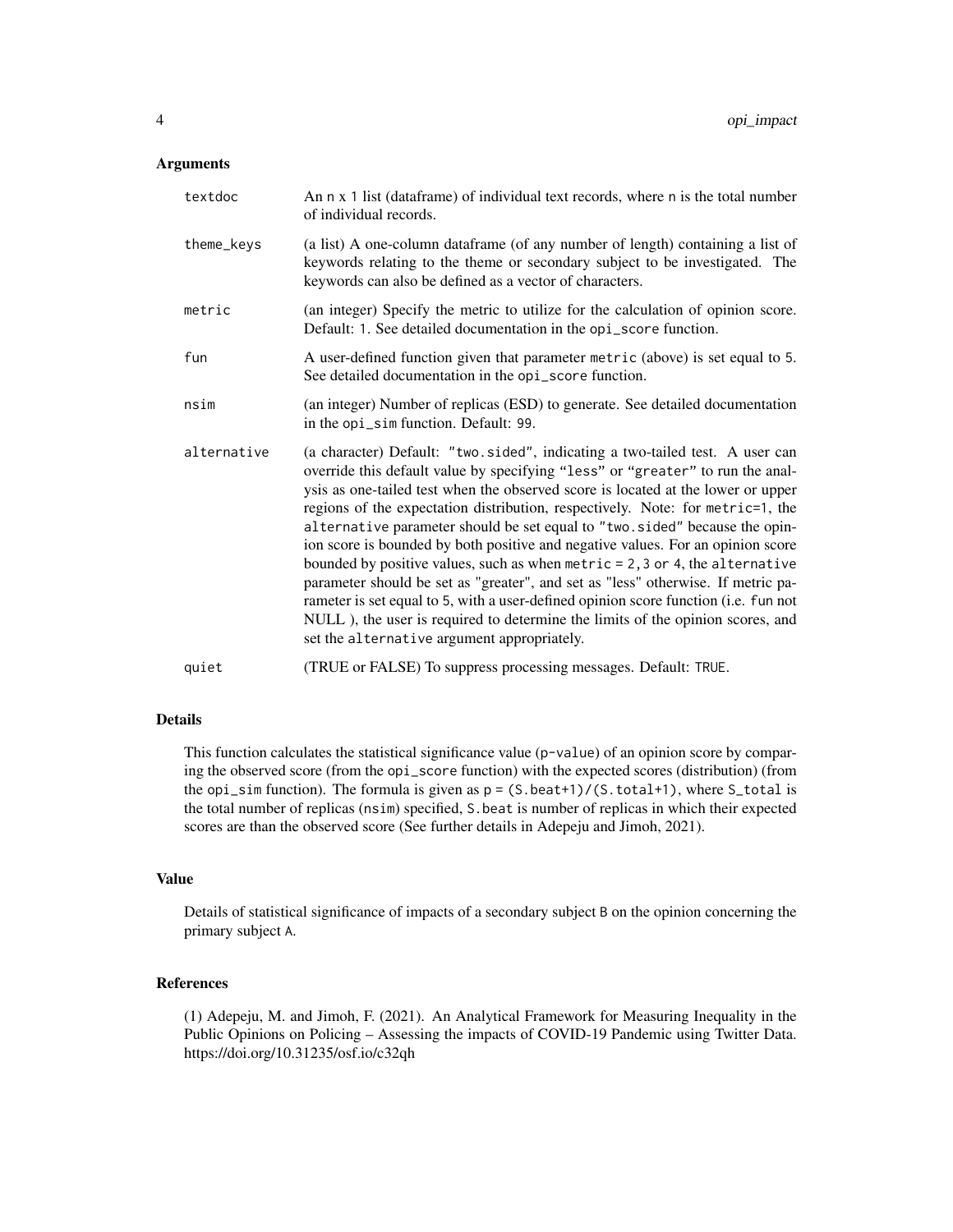#### <span id="page-4-0"></span>opi\_score 5

#### Examples

```
# Application in marketing:
#`data` -> 'reviews_dtd'
#`theme_keys` -> 'refreshment_theme'
#RQ2a: "Do the refreshment outlets impact customers'
#opinion of the services at the Piccadilly train station?"
##execute function
output <- opi_impact(textdoc = reviews_dtd,
          theme_keys=refreshment_theme, metric = 1,
          fun = NULL, nsim = 99, alternative="two.sided",
         quiet=TRUE)
#To print results
print(output)
#extracting the pvalue in order to answer RQ2a
output$pvalue
```
opi\_score *Opinion score of a digital text document (DTD)*

#### Description

Given a DTD, this function computes the overall opinion score based on the proportion of text records classified as expressing positive, negative or a neutral sentiment. The function first transforms the text document into a tidy-format dataframe, described as the observed sentiment document (OSD) (Adepeju and Jimoh, 2021), in which each text record is assigned a sentiment class based on the summation of all sentiment scores expressed by the words in the text record.

#### Usage

```
opi_score(textdoc, metric = 1, fun = NULL)
```
#### Arguments

| textdoc | An n x 1 list (dataframe) of individual text records, where n is the total number<br>of individual records.                                                                                                                                                        |
|---------|--------------------------------------------------------------------------------------------------------------------------------------------------------------------------------------------------------------------------------------------------------------------|
| metric  | (an integer) Specify the metric to utilize for the calculation of opinion score.<br>Valid values include $1, 2, \ldots, 5$ . Assuming P, N and 0 represent positive, nega-<br>tive, and neutral record sentiments, respectively, the followings are the details of |
|         | the opinion score function represented by the numerical arguments above: 1: Po-<br>larity (percentage difference) $((P - N)/(P + N)) \times 100$ , (Bound: -100%, +100%);                                                                                          |
|         |                                                                                                                                                                                                                                                                    |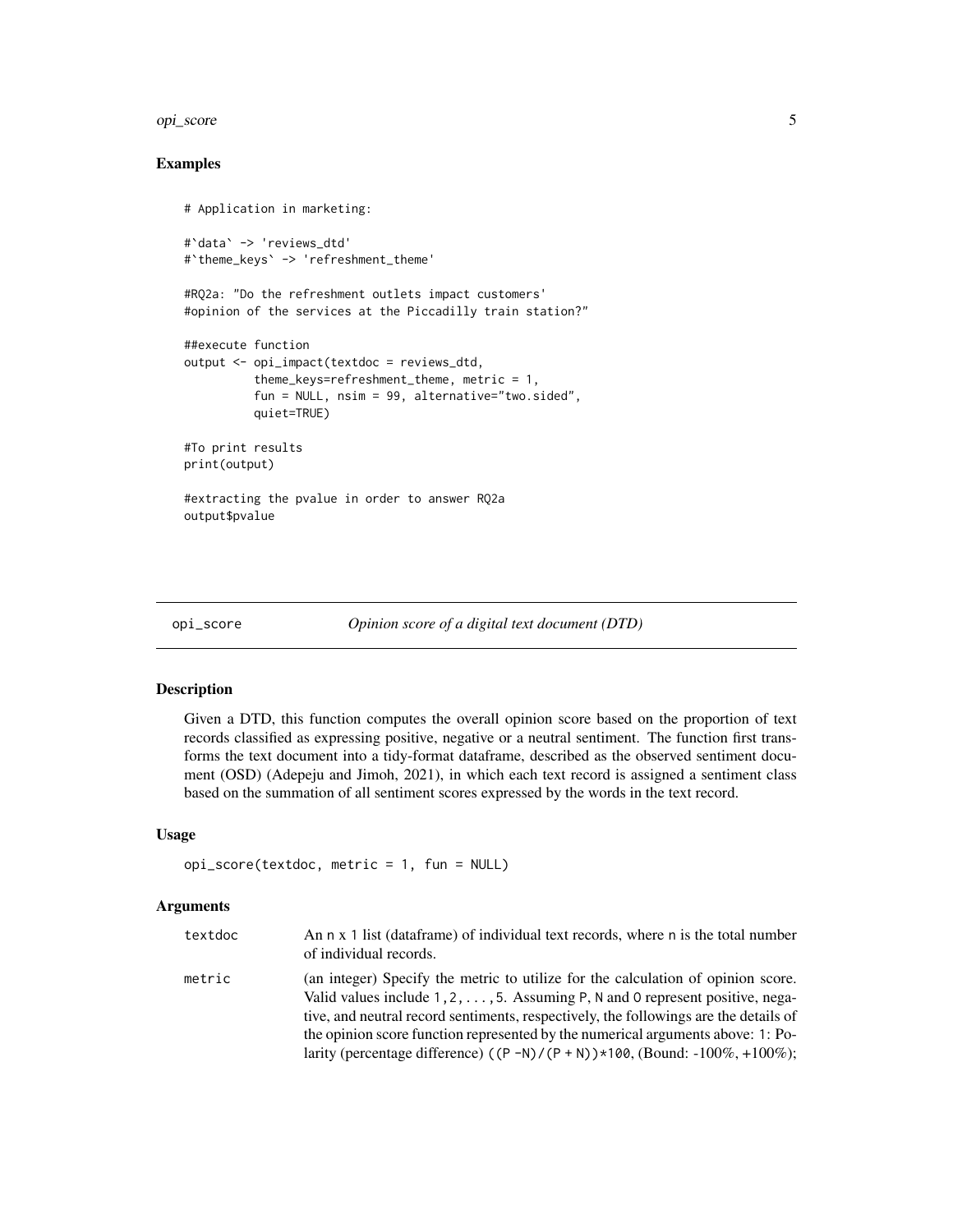| 2: Polarity (proportional difference) ((abs(P -N) / $(P + N + 0)$ ) *100, (Bound: |
|-----------------------------------------------------------------------------------|
| 0, +100\%); 3: Positivity (P/(P + N + 0)) \*100, (Bound: 0, +100\%); 4: Neg-      |
| ativity (N / (P + N + 0)) $*100$ , (Bound: 0, +100%) (Malshe, A. 2019; Lowe et    |
| al. 2011). 5: To pass a user-defined opinion score function (also see the fun     |
| parameter below.                                                                  |

fun A user-defined function given that metric parameter (above) is set equal to 5. For example, given a defined opinion score function my fun  $\leq$ -function(P, N, O){ ("some tasks to do"); return("a value")}, the input argument of fun parameter then becomes fun = myfun. Default: NULL.

#### Details

An opinion score is derived from all the sentiments (i.e. positive, negative (and neutral) expressed within a text document. We deploy a lexicon-based approach (Taboada et al. 2011) using the AFINN lexicon (Nielsen, 2011).

#### Value

Returns an opi\_object containing details of the opinion measures from the text document.

#### References

(1) Adepeju, M. and Jimoh, F. (2021). An Analytical Framework for Measuring Inequality in the Public Opinions on Policing – Assessing the impacts of COVID-19 Pandemic using Twitter Data. https://doi.org/10.31235/osf.io/c32qh (2) Malshe, A. (2019) Data Analytics Applications. Online book available at: https://ashgreat.github.io/analyticsAppBook/index.html. Date accessed: 15th December 2020. (3) Taboada, M.et al. (2011). Lexicon-based methods for sentiment analysis. Computational linguistics, 37(2), pp.267-307. (4) Lowe, W. et al. (2011). Scaling policy preferences from coded political texts. Legislative studies quarterly, 36(1), pp.123-155. (5) Razorfish (2009) Fluent: The Razorfish Social Influence Marketing Report. Accessed: 24th February, 2021. (6) Nielsen, F. A. (2011), "A new ANEW: Evaluation of a word list for sentiment analysis in microblogs", Proceedings of the ESWC2011 Workshop on 'Making Sense of Microposts': Big things come in small packages (2011) 93-98.

#### Examples

```
# Use police/pandemic posts on Twitter
# Experiment with a standard metric (e.g. metric 1)
score <- opi_score(textdoc = policing_dtd, metric = 1, fun = NULL)
#print result
print(score)
```

```
#Example using a user-defined opinion score -
#a demonstration with a component of SIM opinion
#Score function (by Razorfish, 2009). The opinion
#function can be expressed as:
```

```
myfun <- function(P, N, O){
 score \leq - (P + 0 - N)/(P + 0 + N)return(score)
```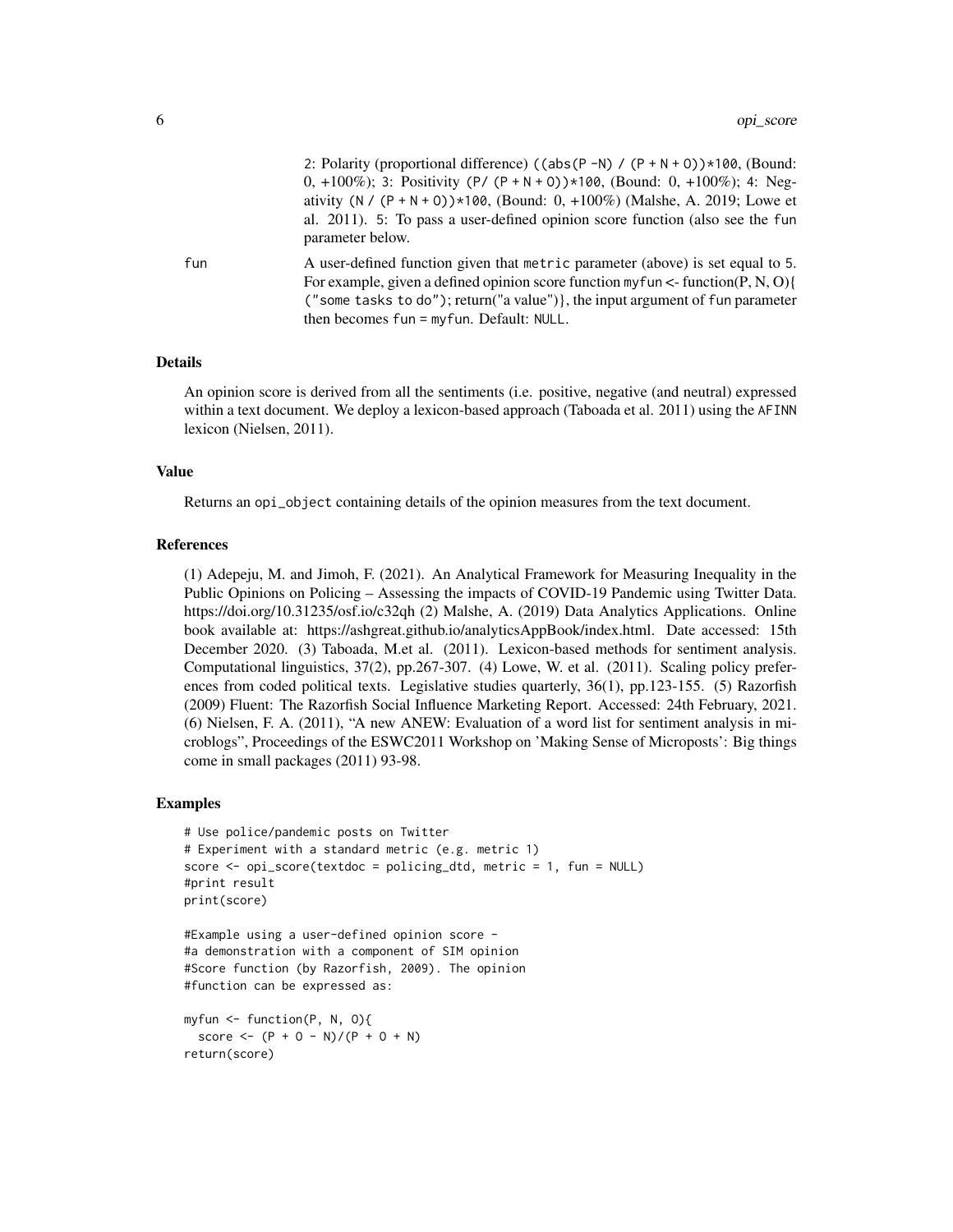<span id="page-6-0"></span>opi\_sim 7

}

```
#Run analysis
score <- opi_score(textdoc = policing_dtd, metric = 5, fun = myfun)
#print results
print(score)
```
opi\_sim *Simulates the opinion expectation distribution of a digital text document.*

#### Description

This function simulates the expectation distribution of the observed opinion score (computed using the opi\_score function). The resulting tidy-format dataframe can be described as the expected sentiment document (ESD) (Adepeju and Jimoh, 2021).

#### Usage

opi\_sim(osd\_data, nsim=99, metric = 1, fun = NULL, quiet=TRUE)

#### Arguments

| osd_data | A list (dataframe). An n x 3 OSD, in which n represents the length of the text<br>records that have been successfully classified as expressing positive, negative<br>or a neutral sentiment. Column 1 of the OSD is the text record ID, column 2<br>shows the sentiment classes (i.e. positive, negative, or neutral), while column 3<br>contains two variables: present and absent indicating records that include and<br>records that do not include any of the specified theme keywords, respectively. |
|----------|-----------------------------------------------------------------------------------------------------------------------------------------------------------------------------------------------------------------------------------------------------------------------------------------------------------------------------------------------------------------------------------------------------------------------------------------------------------------------------------------------------------|
| nsim     | (an integer) Number of replicas (ESD) to simulate. Recommended values are:<br>99, 999, 9999, and so on. Since the run time is proportional to the number<br>of replicas, a moderate number of simulation, such as 999, is recommended.<br>Default: 99.                                                                                                                                                                                                                                                    |
| metric   | (an integer) Specify the metric to utilize for the calculation of the opinion score.<br>Default: 1. See details in the documentation of opi_score function. The in-<br>put argument here must correspond to that of opi_score function in order to<br>compute a statistical significance value (p-value).                                                                                                                                                                                                 |
| fun      | A user-defined function given that parameter metric is set equal to 5. See details<br>in the documentation of the opi_score function.                                                                                                                                                                                                                                                                                                                                                                     |
| quiet    | (TRUE or FALSE) To suppress processing messages. Default: TRUE.                                                                                                                                                                                                                                                                                                                                                                                                                                           |

#### Details

Employs non-parametric randomization testing approach in order to generate the expectation distribution of the observed opinion scores (see details in Adepeju and Jimoh 2021).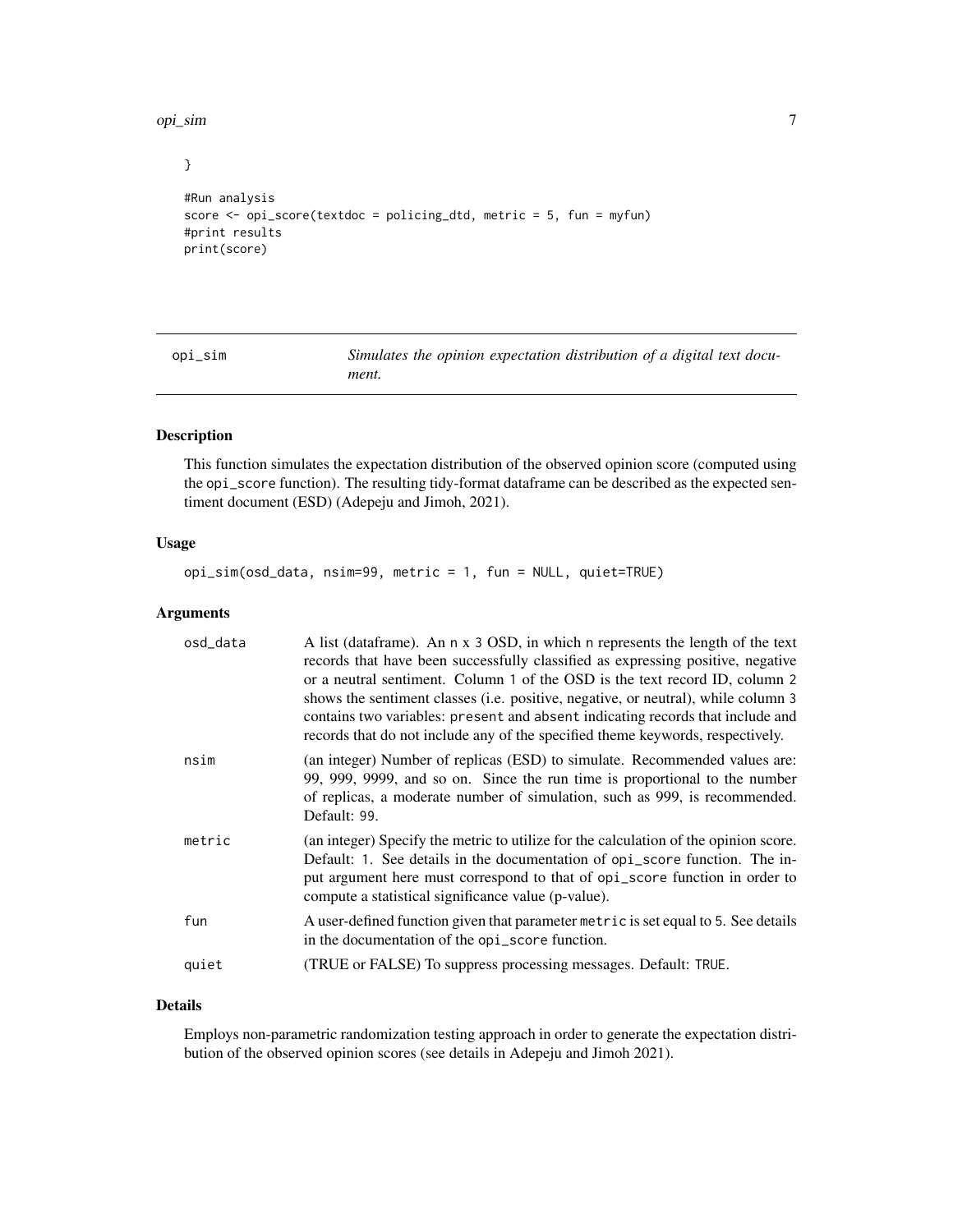#### <span id="page-7-0"></span>Value

Returns a list of expected opinion scores with length equal to the number of simulation (nsim) specified.

#### References

(1) Adepeju, M. and Jimoh, F. (2021). An Analytical Framework for Measuring Inequality in the Public Opinions on Policing – Assessing the impacts of COVID-19 Pandemic using Twitter Data. https://doi.org/10.31235/osf.io/c32qh

#### Examples

```
#Prepare an osd data from the output
#of `opi_score` function.
score <- opi_score(textdoc = policing_dtd,
                     metric = 1, fun = NULL)
#extract OSD
OSD <- score$OSD
#note that `OSD` is shorter in length
#than `policing_dtd`, meaning that some
#text records were not classified
#Bind a fictitious indicator column
osd_data2 <- data.frame(cbind(OSD,
           keywords = sample(c("present","absent"), nrow(OSD),
           replace=TRUE, c(0.35, 0.65))))
#generate expected distribution
exp_score <- opi_sim(osd_data2, nsim=99, metric = 1,
                                 fun = NULL, quiet=TRUE)
#preview the distribution
hist(exp_score)
```
osd\_data *Observed sentiment document (OSD).*

#### Description

A tidy-format list (dataframe) showing the resulting classification of each text record into positive, negative or neutral sentiment. The second column of the dataframe consists of labels variables present and absent to indicate whether any of the secondary keywords exist in a text record.

#### Usage

osd\_data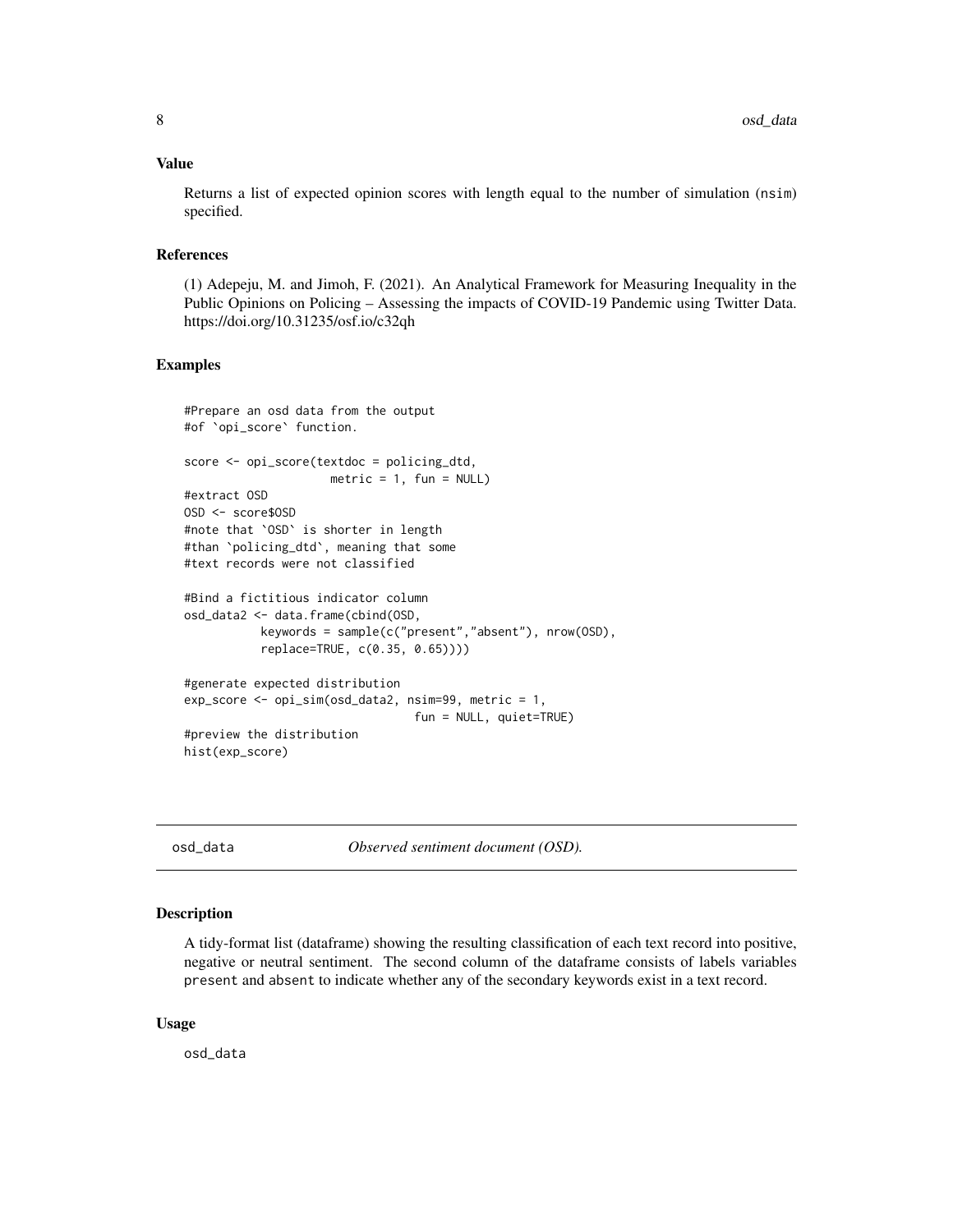#### <span id="page-8-0"></span>policing\_dtd 9

#### Format

A dataframe with the following variables:

- ID: numeric id of text record with valid resultant sentiments score and classification.
- sentiment: Containing the sentiment classes.
- keywords: Indicator to show whether a secondary keyword in present or absent in a text record.

policing\_dtd *Twitter posts on police/policing*

#### Description

A text document (an DTD) containing twitter posts (for an anonymous geographical location 'A') on police/policing. The DTD also includes posts that express sentiments on policing in relation to the COVID-19 pandemic (Secondary subject B)

#### Usage

policing\_dtd

#### Format

A dataframe containing one variable

• text: individual text records

refreshment\_theme *Keywords relating to facilities at train stations*

#### Description

List of words relating to refreshments that can be found at the Piccadilly Train Station (Manchester)

#### Usage

refreshment\_theme

#### Format

A dataframe containing one variable:

• keys: list of keywords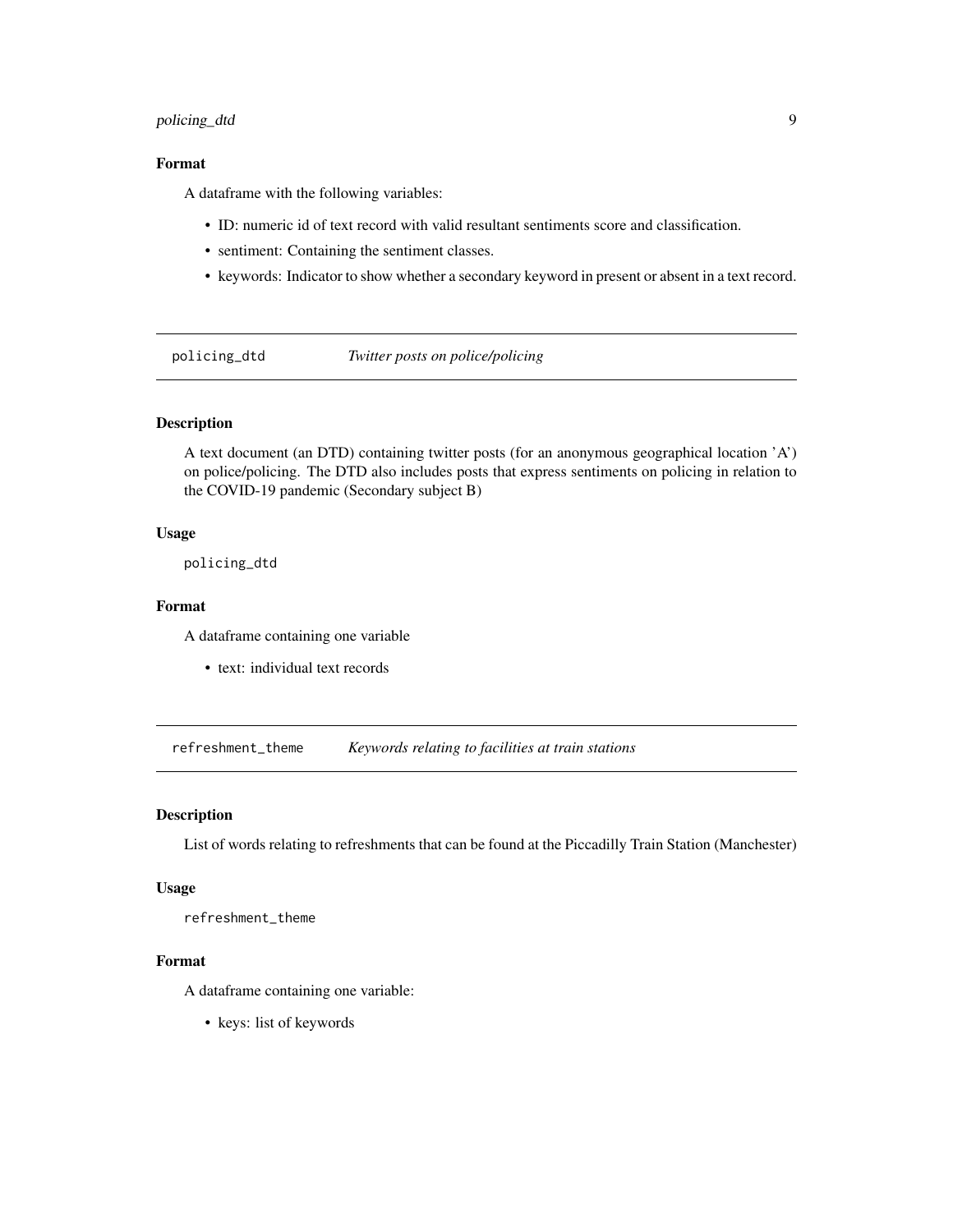<span id="page-9-0"></span>

## Description

A text document (an DTD) containing the customer reviews of the Piccadilly train station (Manchester) downloaded from the www.tripadvisor.co.uk'. The reviews cover from July 2016 to March 2021.

#### Usage

reviews\_dtd

#### Format

A dataframe containing one variable

• text: individual text records

| signage_theme | Keywords relating to signages at train stations |
|---------------|-------------------------------------------------|
|               |                                                 |

#### Description

List of signages at the Piccadilly Train Station (Manchester)

#### Usage

signage\_theme

#### Format

A dataframe containing one variable:

• keys: list of keywords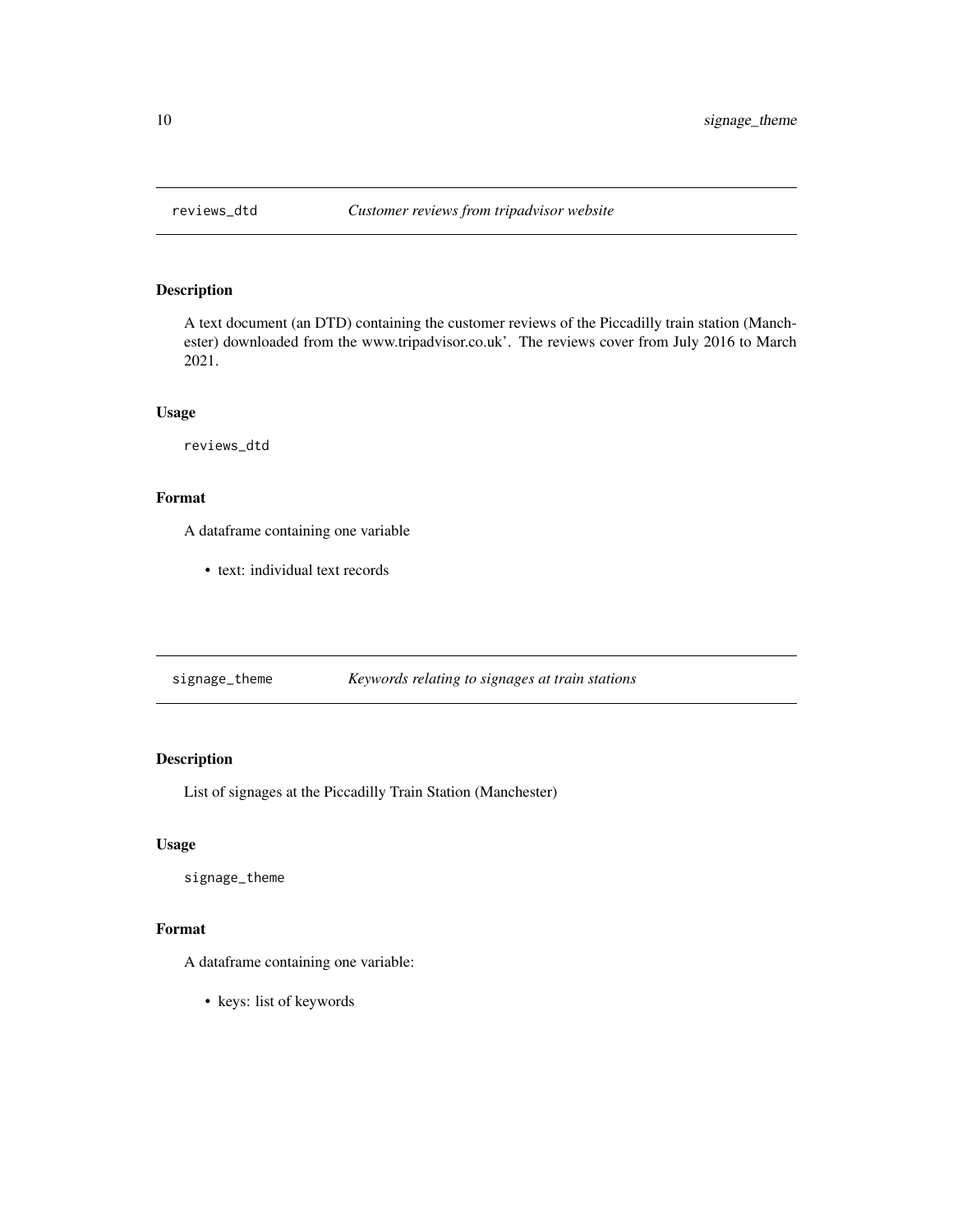<span id="page-10-0"></span>

#### Description

A text document (an DTD) containing twitter posts (for an anonymous geographical location 2) on police/policing (primary subject A). The DTD includes posts that express sentiments on policing in relation to the COVID-19 pandemic (Secondary subject B)

#### Usage

tweets

#### Format

A dataframe with the following variables:

- text: individual text records
- group: real/arbitrary groups of text records

word\_distrib *Words Distribution*

#### Description

This function examines whether the distribution of word frequencies in a text document follows the Zipf distribution (Zipf 1934). The Zipf's distribution is considered the ideal distribution of a perfect natural language text.

#### Usage

```
word_distrib(textdoc)
```
#### Arguments

textdoc n x 1 list (dataframe) of individual text records, where n is the number of individual records.

#### Details

The Zipf's distribution is most easily observed by plotting the data on a log-log graph, with the axes being log(word rank order) and log(word frequency). For a perfect natural language text, the relationship between the word rank and the word frequency should have a negative slope with all points falling on a straight line. Any deviation from the straight line can be considered an imperfection attributable to the texts within the document.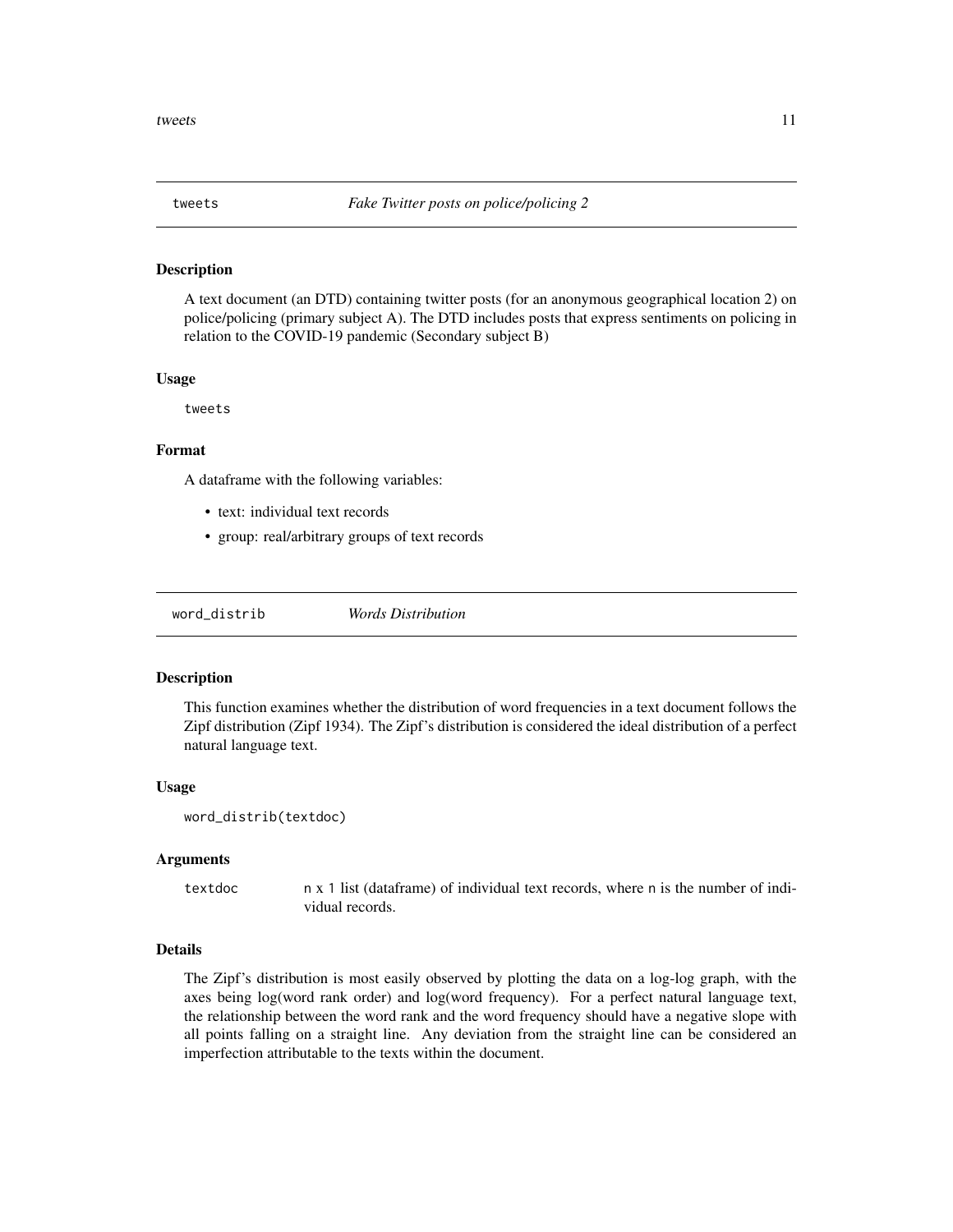#### <span id="page-11-0"></span>Value

A list of word ranks and their respective frequencies, and a plot showing the relationship between the two variables.

#### References

Zipf G (1936). The Psychobiology of Language. London: Routledge; 1936.

#### Examples

```
#Get an \code{n} x 1 text document
tweets_dat <- data.frame(text=tweets[,1])
plt = word_distrib(textdoc = tweets_dat)
```
#### plt

word\_imp *Importance of words (terms) embedded in a text document*

#### Description

Produces a wordcloud which represents the level of importance of each word (across different text groups) within a text document, according to a specified measure.

#### Usage

```
word_imp(textdoc, metric= "tf",
words_to_filter=NULL)
```
#### Arguments

| textdoc         | An n x 1 list (dataframe) of individual text records, where n is the total number<br>of individual records. An n x code2 data frame can also be supplied, in which<br>the second column represents the labels of the pre-defined groupings of the text<br>records, e.g. labels of geographical areas where each text record originates. For<br>an n x 1 data frame, an arbitrary grouping is automatically imposed. |
|-----------------|---------------------------------------------------------------------------------------------------------------------------------------------------------------------------------------------------------------------------------------------------------------------------------------------------------------------------------------------------------------------------------------------------------------------|
| metric          | (character) The measure for determining the level of importance of each word<br>within the text document. Options include 'tf' representing term frequency<br>and 'tf-idf' representing term frequency inverse document frequency (Silge<br>& Robinson, $2016$ ).                                                                                                                                                   |
| words_to_filter |                                                                                                                                                                                                                                                                                                                                                                                                                     |
|                 | A pre-defined vector of words (terms) to filter out from the DTD prior to high-<br>lighting words importance. default: NULL. This parameter helps to eliminate                                                                                                                                                                                                                                                      |

lighting words importance. default: NULL. This parameter helps to eliminate non-necessary words that may be too dominant in the results.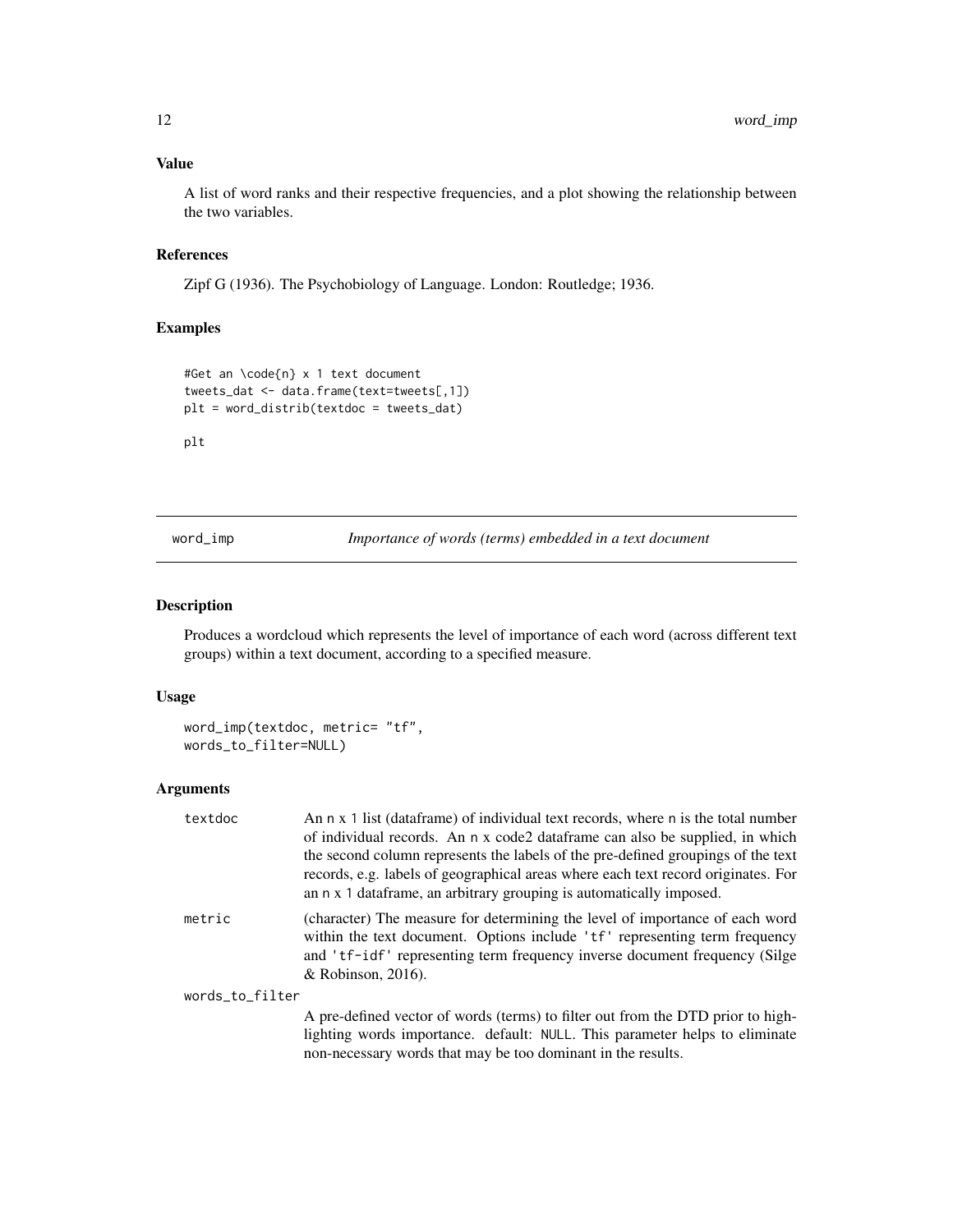#### word\_imp 13

#### Details

The function determines the most important words across various grouping of a text document. The measure options include the tf and tf-idf. The idea of tf is to rank words in the order of their number of occurrences across the text document, whereas tf-idf finds words that are not used very much, but appear across many groups in the document.

#### Value

Graphical representation of words importance according to a specified metric. A wordcloud is used to represent words importance if tf is specified, while facet wrapped histogram is used if tf-idf is specified. A wordcloud is represents each word with a size corresponding to its level of importance. In the facet wrapped histograms words are ranked in each group (histogram) in their order of importance.

#### References

Silge, J. and Robinson, D. (2016) tidytext: Text mining and analysis using tidy data principles in R. Journal of Open Source Software, 1, 37.

#### Examples

```
#words to filter out
wf <- c("police","policing")
output <- word_imp(textdoc = policing_dtd, metric= "tf",
words_to_filter= wf)
```